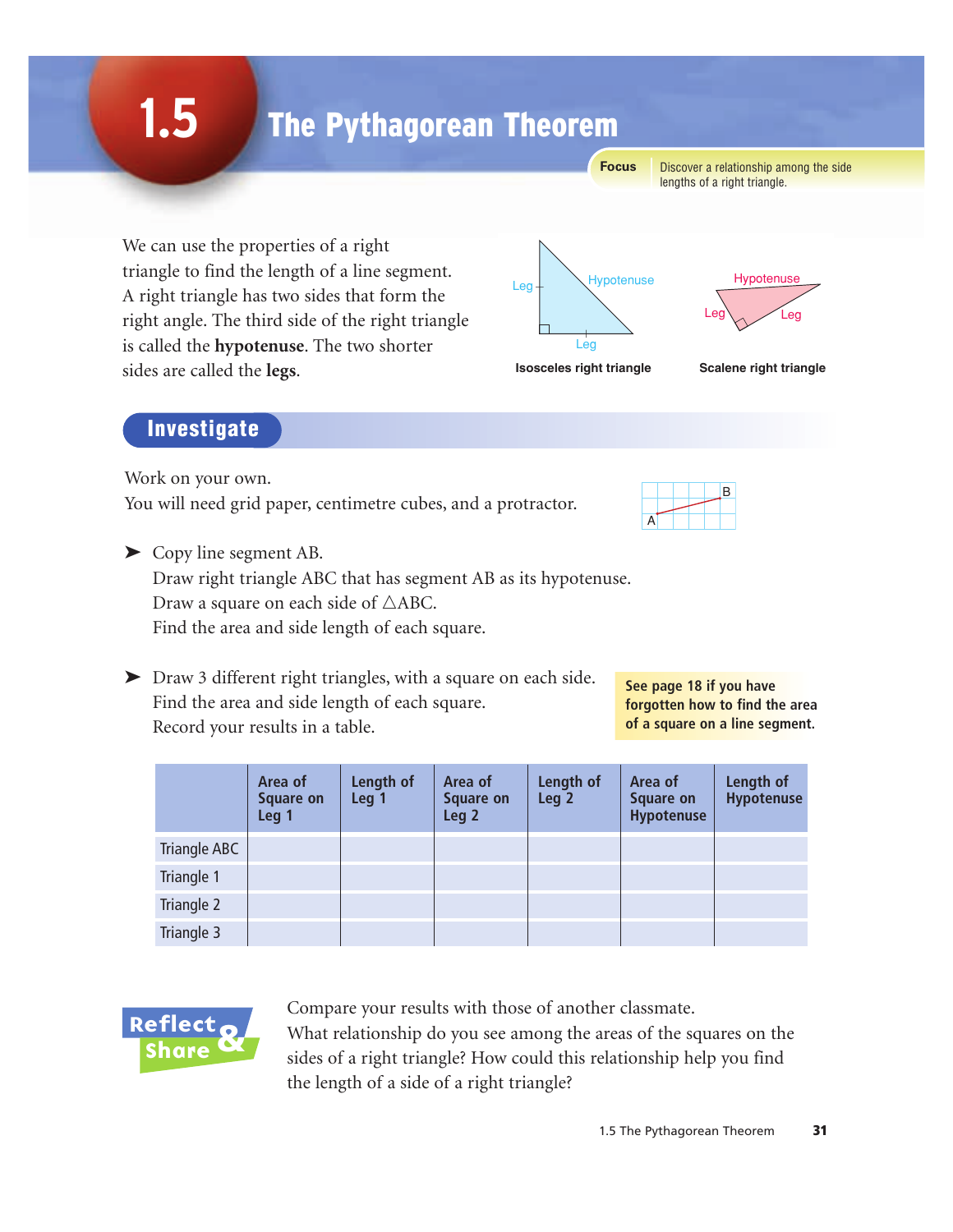## Connect

Here is a right triangle, with a square drawn on each side.



**the hypotenuse is 25. The areas of the squares on the legs are 9 and 16.**

**The area of the square on**



Notice that:  $25 = 9 + 16$ A similar relationship is true for all right triangles.

In a right triangle, the area of the square on the hypotenuse is equal to the sum of the areas of the squares on the legs.

This relationship is called the **Pythagorean Theorem**.

We can use this relationship to find the length of any side of a right triangle, when we know the lengths of the other two sides.

**The Pythagorean Theorem is named for the Greek mathematician, Pythagoras.**

## *Example 1*

Find the length of the hypotenuse. Give the length to one decimal place.

## ▲ *A Solution*

Label the hypotenuse *h*. The area of the square on the hypotenuse is  $h^2$ . The areas of the squares on the legs are  $4 \times 4 = 16$  and  $4 \times 4 = 16$ .  $\text{So}, h^2 = 16 + 16$  $= 32$ 



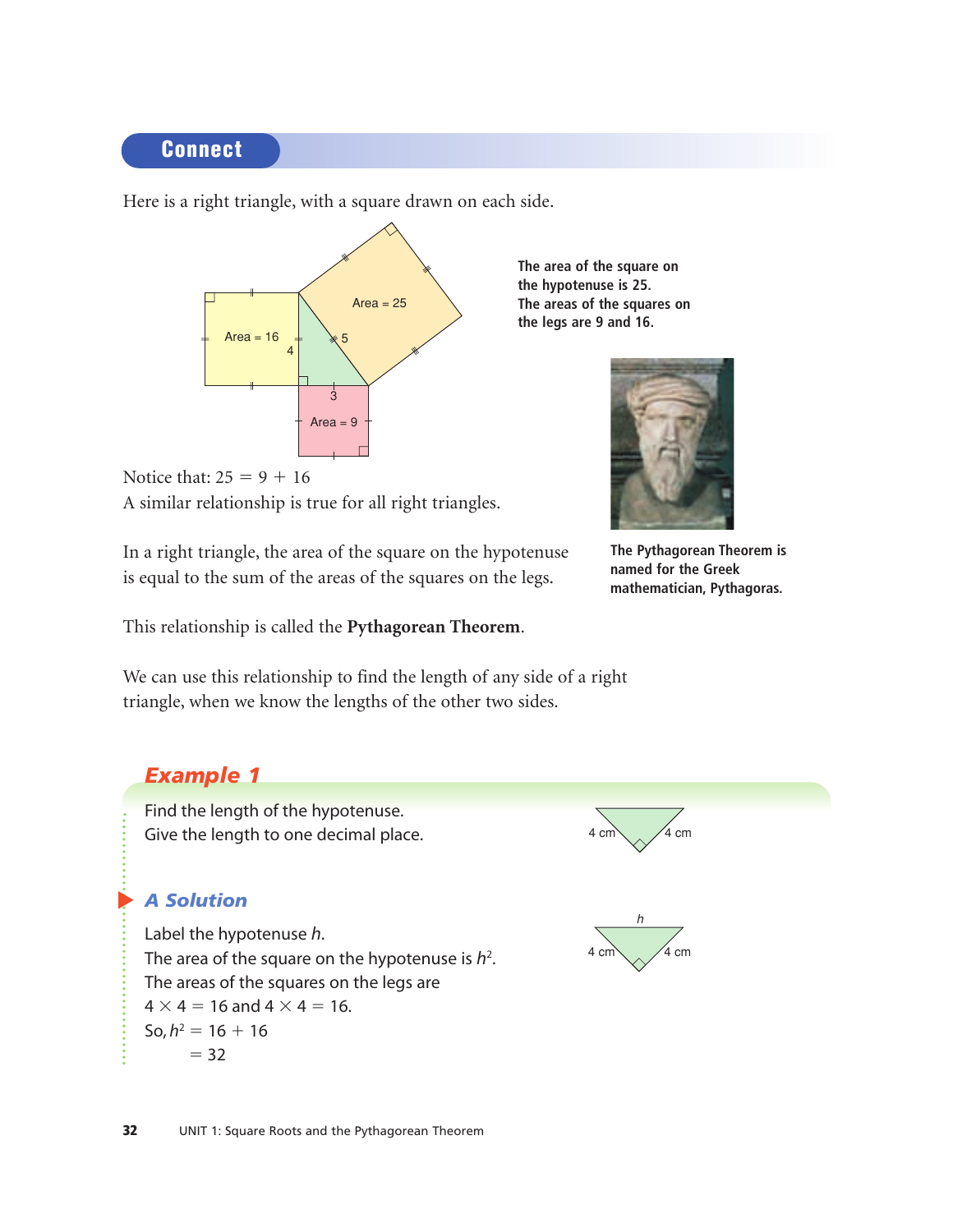The area of the square on the hypotenuse is 32. So, the side length of the square is:  $h=\sqrt{32}$ Use a calculator.  $h = 5.6569$ So, the hypotenuse is 5.7 cm to one decimal place.

## *Example 2*





- 1. How can you identify the hypotenuse of a right triangle?
- 2. How can you use the Pythagorean Theorem to find the length of the diagonal in a rectangle?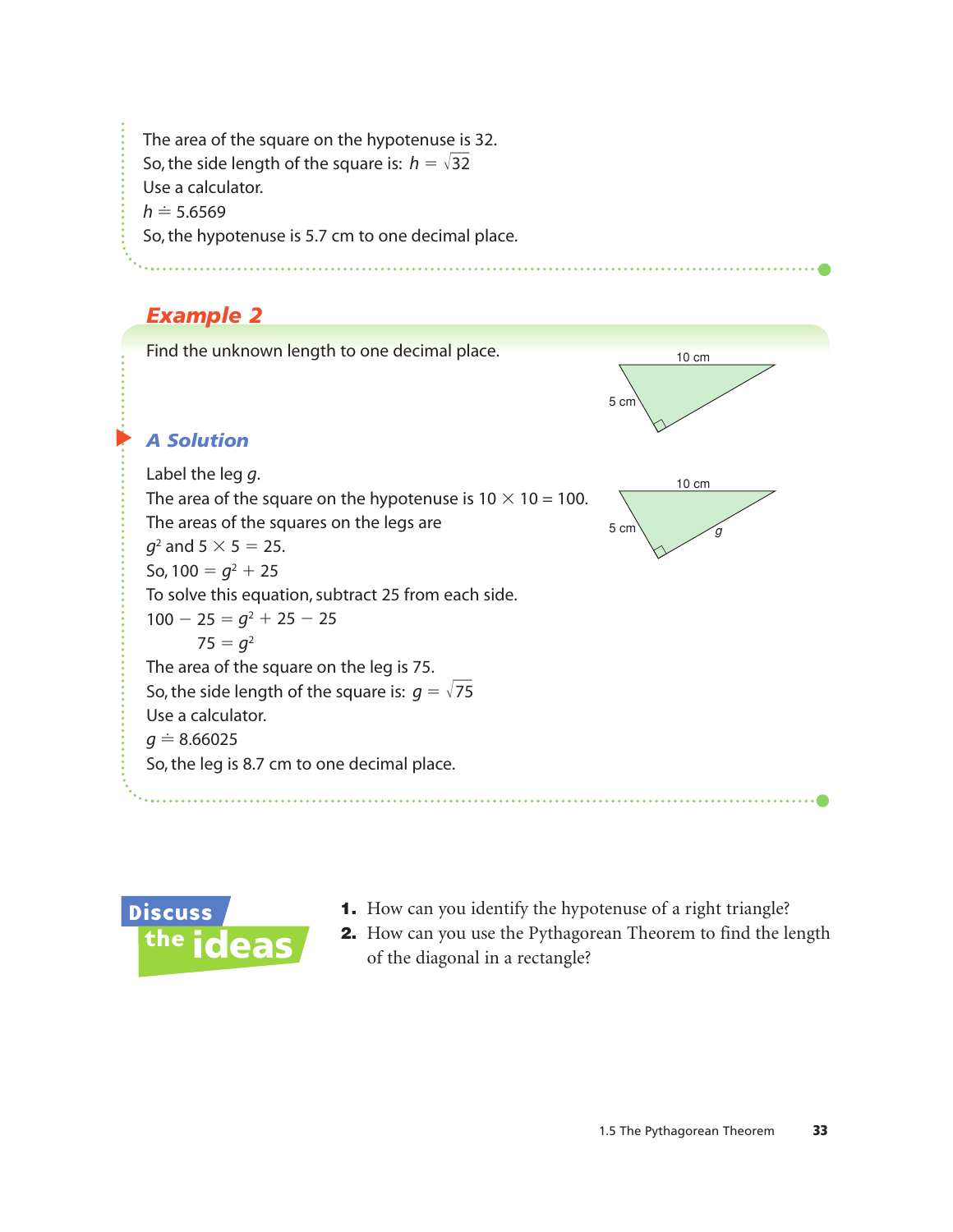## **Practice**

### *Check*

3. Find the area of the indicated square.



4. Find the area of the indicated square.



5. Find the length of each hypotenuse. Give your answers to one decimal place where needed.



**6.** Find the length of each leg labelled  $\ell$ . Give your answers to one decimal place where needed.



## *Apply*

7. Find the length of each side labelled with a variable.

Give your answers to one decimal place where needed.

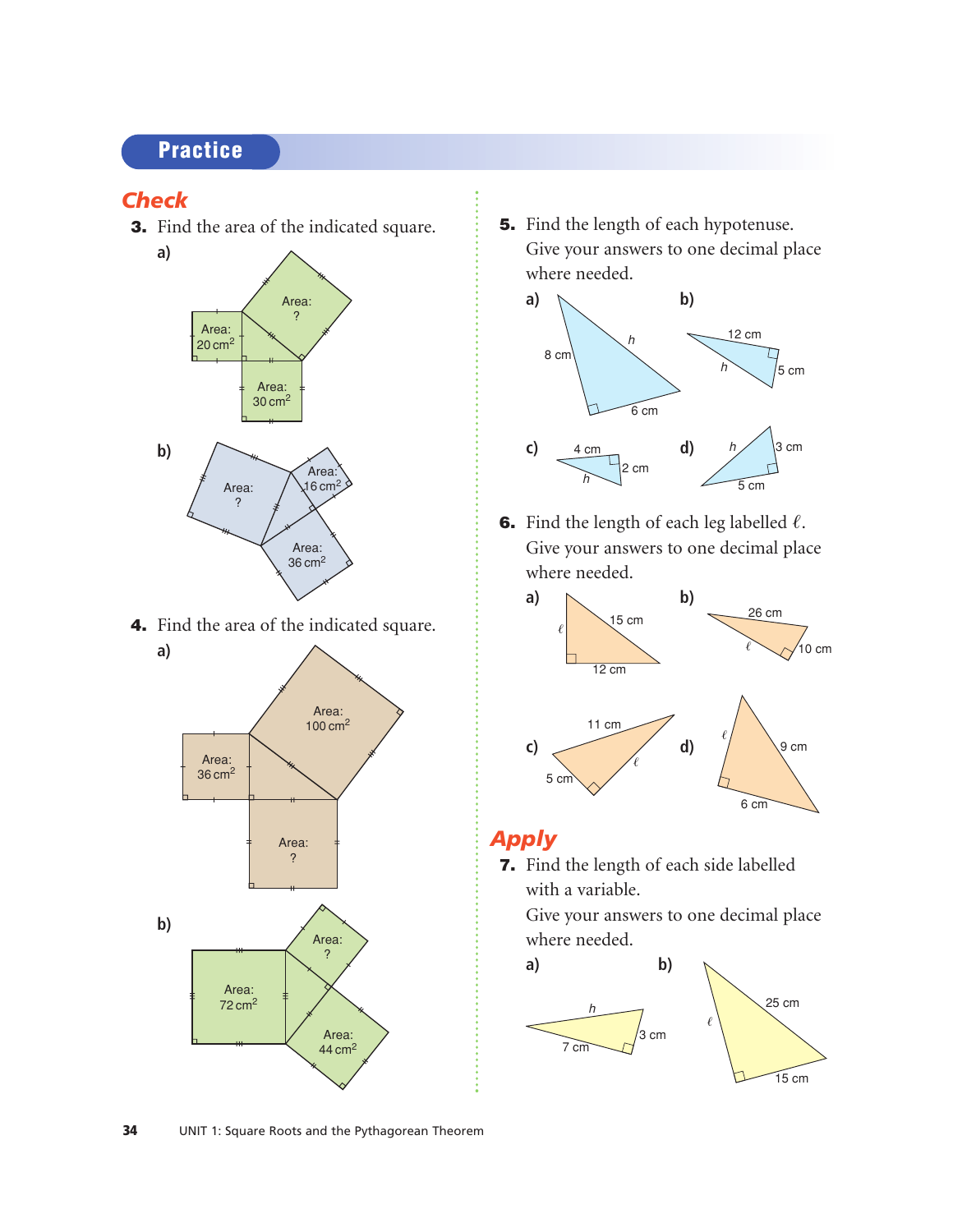

8. Find the length of the diagonal, *d*, in each rectangle.

Give your answers to two decimal places where needed.



9. Find the length of the diagonal, *d*, in each rectangle.

What patterns do you notice? Write to explain.

Use your patterns to draw the next rectangle in the pattern.



- 10. Suppose you are given the side lengths of a right triangle. Which length is the length of the hypotenuse? Explain how you know.
- **11.** Use the rectangle on the right. Explain why the diagonals of a rectangle have the same length.



**12. Assessment Focus** The hypotenuse of a right triangle is  $\sqrt{18}$  units. What are the lengths of the legs of the triangle?

How many different answers can you find?

Sketch a triangle for each answer. Explain your strategies.

13. Find the length of each side labelled with a variable.